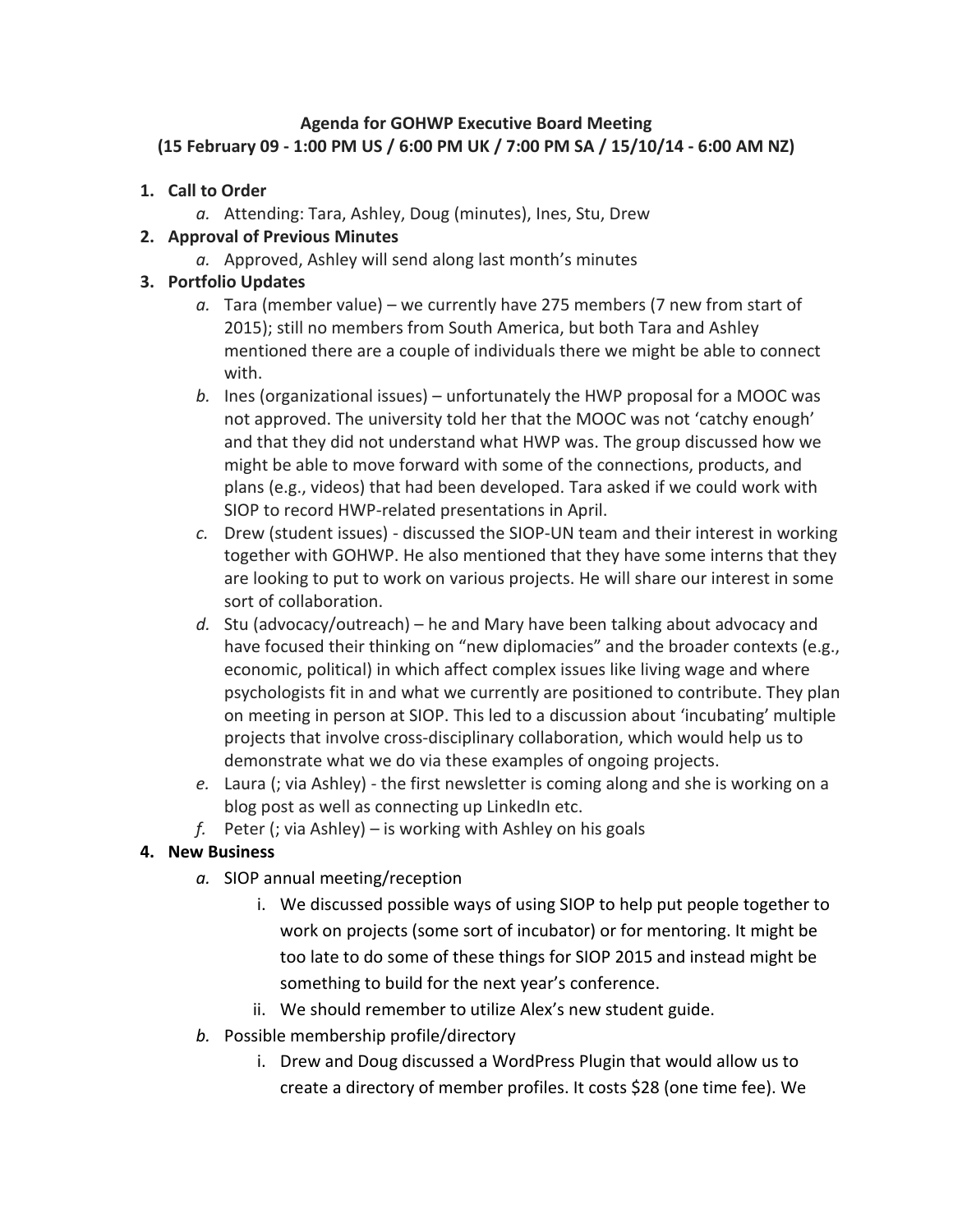would need to decide (a) whether it would be members-only or open access, (b) what pieces of information to ask members to provide, (c) would we provide basic information about all members and they can flesh out with more details, or would only those who want to, create a profile from scratch.

- ii. It was pointed out that we have multiple tools are having trouble getting people to engage with our existing resources (e.g., forums). We should look for ways in which we can simplify or make these various tools more seamless. It would be helpful to have our active members generate interest in the process by encouraging them to flesh out their profiles. Finally, Stu suggested that we "profile the profiles," in other words, use profiles to share info about what members are doing, perhaps through the blog. Doug will share this information with the entire board before proceeding.
- *c.* 2015 Gates Annual Letter
	- i. The group discussed how we could engage with the wider global community to discuss issues like this. We are considering seeing if someone would like to write an Op-Ed piece for the *New York Times*. Doug will see if Ishbel is interested given the timing of their forthcoming co-edited book.
- *d.* EAWOP manifesto (Ashley)
	- i. At ICAP 2014, EAWOP discussed their plans to create a manifesto outlining their values. Ashley asked board members to reflect on and respond via e-mail to the following aspects of the manifesto, as they are looking for feedback/input:
		- 1. We believe that IOPs should be more proactive and less reactive.
		- 2. We believe that IOPs should be responsible for promoting sustainable well-being of individuals in organizations.
			- a. For the two statements, please provide some very brief (4- 5 sentences) comments to each statement answering the following questions:
				- i. Why is it important to follow the statement?
				- ii. What are the strengths of IOPs that we can build on?
				- iii. What weaknesses must we overcome to put the statement into the practice? Another way to think about the question is what have we done wrong that we have not been practicing the stated action?
- *e.* "Science for Work"